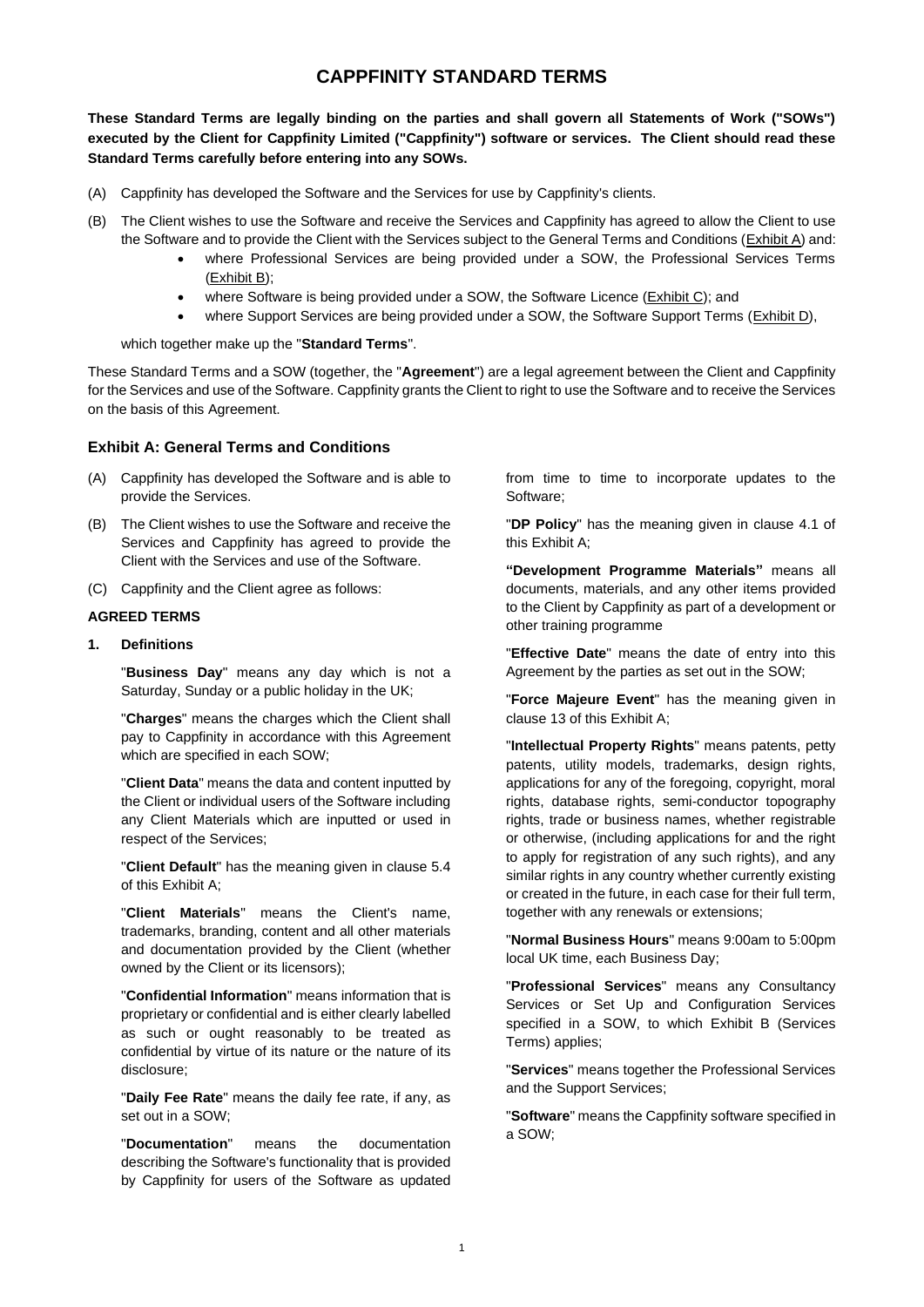"**SOW**" means a Statement of Work attached to these Standard Terms or which otherwise references these Standard Terms;

"**Specification**" means any specification applicable to the Software referred to in a SOW;

"**Support Services**" means Cappfinity's standard customer support services or software support services otherwise agreed between the parties, to which Exhibit D (Software Support Terms) applies;

"**Term**" means the term of this Agreement, as specified in the SOW; and

"**Virus**" means anything or device which may: prevent, impair or otherwise adversely affect the operation of any computer software, hardware or network, any telecommunications service, equipment or network or any other service or device.

# **2. Services**

- 2.1 The Services and access to the Software will only be provided to the Client subject to the Client's compliance with these Standard Terms and payment of the Charges when due under this Agreement.
- 2.2 Cappfinity shall have the right to make any changes to the Services and/or Software which are necessary to comply with any applicable law or safety requirement, or which do not materially affect the nature or quality of the Services and/or Software, and Cappfinity shall notify the Client in any such event.
- 2.3 Cappfinity shall provide the Services in accordance with good industry practice and skill and shall use all reasonable endeavours to meet any performance dates for Services specified in a SOW.

# **3. Client data**

- 3.1 The Client shall own all right, title and interest in and to all of the Client Data and shall have sole responsibility for the legality, reliability, integrity, accuracy and quality of the Client Data including any consents, access rights, or licences which are necessary for uploading, use and processing of the Client Data by the Software and for the provision of the Services.
- 3.2 The Client is fully liable if the Client Data infringes any third-party rights (including Intellectual Property Rights) or does not comply with applicable law, and accordingly, the Client shall indemnify, defend and hold harmless Cappfinity for all claims and losses related to such infringement and/or illegality.
- 3.3 If Cappfinity on its own or through any third party has notice that any Client Data is in violation of any law or infringes third party rights (including any Intellectual Property Rights), Cappfinity shall have the unfettered right to immediately suspend access to such data without prior notice and without liability to the Client.

# **4. Data Protection**

Cappfinity shall process any personal data in respect of which the Client is the controller in accordance with Cappfinity's Data Protection Policy which can be found at [https://www.cappfinity.com/documents/policies/Cappfinity\\_](https://www.cappfinity.com/documents/policies/Cappfinity_Data_Protection_Policy.pdf) [Data\\_Protection\\_Policy.pdf](https://www.cappfinity.com/documents/policies/Cappfinity_Data_Protection_Policy.pdf)

4.1 , (the "**DP Policy**"). Cappfinity and the Client shall have the rights and obligations set out in the DP Policy.

# **5. Client's obligations**

- 5.1 The Client acknowledges that Cappfinity's ability to provide the Services is dependent upon the timely cooperation of the Client (which the Client agrees to provide), as well as the accuracy of the applicable SOW and any information the Client provides to Cappfinity. Accordingly, the Client shall provide, in a timely manner, access to and use of information and documentation reasonably required for the performance by Cappfinity of its obligations under this Agreement.
- 5.1.1The Client shall provide Cappfinity with such information and materials, including job descriptions and person specifications, as Cappfinity may reasonably require in order to supply the Services, and ensure that such information is accurate in all material respects.
- <span id="page-1-0"></span>5.2 Where the Client requests Services to be performed on Client premises, without prejudice to the foregoing, the Client shall:
- 5.2.1 provide Cappfinity with access to the Client's premises, office accommodation and other facilities as needed to perform the Services;
- 5.2.2 prepare the Client's premises to Cappfinity's reasonable satisfaction for the supply of the Services; and
- 5.2.3 obtain and maintain all necessary licences and consents and comply with all relevant legislation in relation to the Services and the premises at which they are to be provided.
- 5.3 If Cappfinity's performance of any of its obligations under this Agreement is unreasonably prevented or unreasonably delayed by any act of the Client, or failure by the Client to perform any known relevant obligation ("**Client Default**"):
- 5.3.1Cappfinity shall without limiting its other rights or remedies have the right to suspend performance of the Services and access to the Software until the Client remedies the Client Default, and to rely on the Client Default to relieve it from the performance of any of its obligations to the extent the Client Default prevents or delays Cappfinity's performance of any of its known obligations; and
- 5.3.2Cappfinity shall not be liable for any unforeseen costs or losses sustained or incurred by the Client arising directly from Cappfinity's failure or delay to perform any of its obligations as set out in claus[e 5.2.](#page-1-0)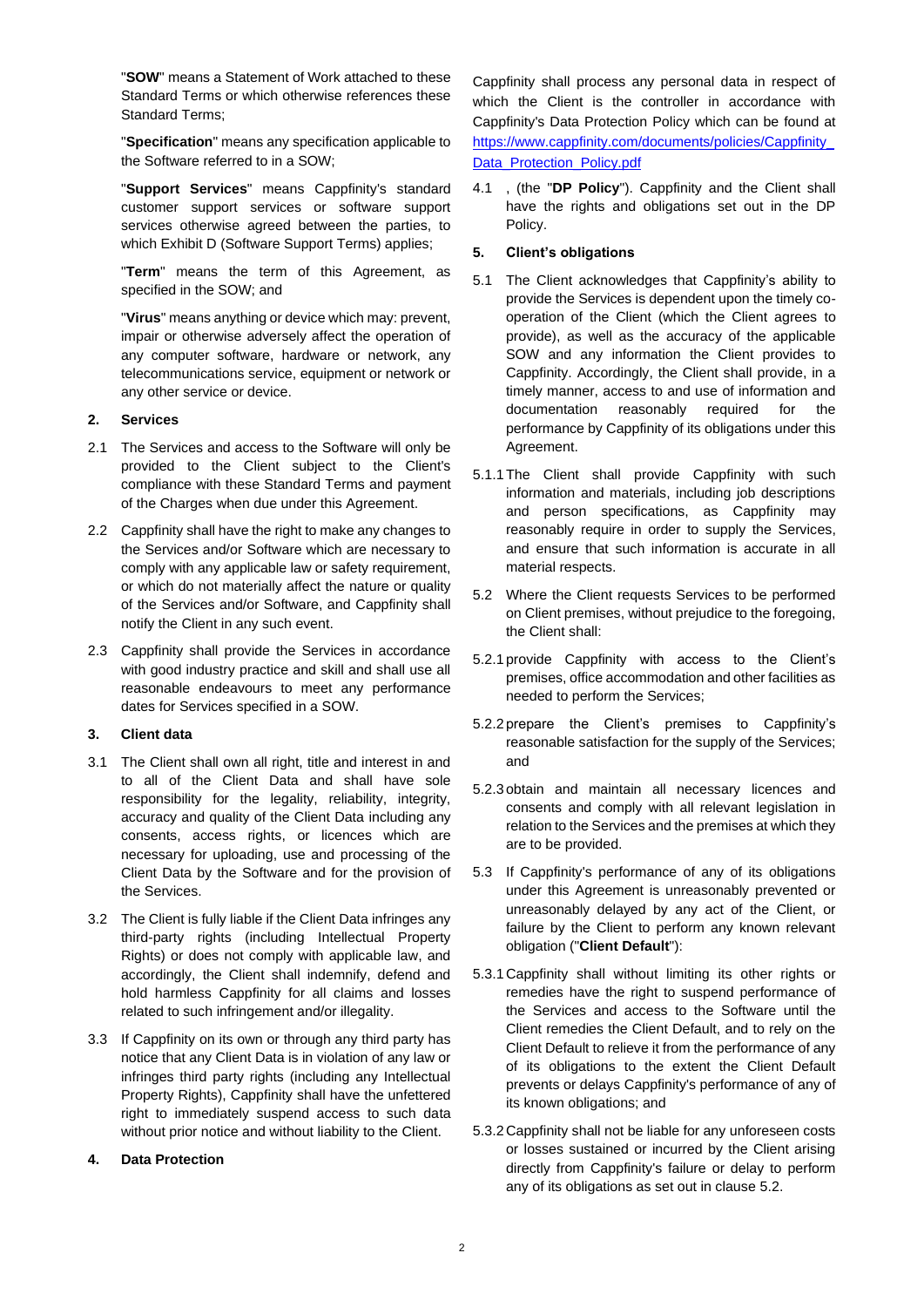### **6. Charges and payment**

- 6.1 The Client shall pay the Charges to Cappfinity in accordance with the payment terms specified in the SOW. All invoices will be due 30 days from date of invoice unless otherwise specified in the SOW.
- 6.2 All amounts due under this Agreement are exclusive of value added tax or sales tax if applicable (which shall be paid in addition to the Charges by the Client).
- 6.3 Cappfinity shall be entitled to increase the Charges with effect from the start of each anniversary of the Effective Date by serving no less than 30 days' written notice to the Client. The rate of the annual increase will not exceed the increase in the UK Office for National Statistics' All-Items Retail Price Index for the United Kingdom without the prior consent on the Client.
- 6.4 If the Client does not pay any undisputed invoice or materially breaches the terms of this Agreement, Cappfinity shall be entitled without liability, upon 30 days written notice to the Client, to suspend Client's access to the Services. If the amounts invoiced remain unpaid at the expiration of such period Cappfinity may terminate this Agreement. In the case of termination or suspension of Services, Cappfinity reserves the right to impose a reasonable reconnection charge if the Client wishes to resume its use of the Services.

### **7. Proprietary rights**

- 7.1 The Client acknowledges and agrees that Cappfinity and/or its licensors own all Intellectual Property Rights in the Software, Services, Documentation, and Development Programme Materials. Except as expressly stated herein, this Agreement does not grant the Client any rights to, or in, any Intellectual Property Rights or any other rights or licences in respect of the Software or the Services.
- 7.2 The Client acknowledges that, in respect of any thirdparty Intellectual Property Rights, the Client's use of any such Intellectual Property Rights is conditional on Cappfinity obtaining a written licence from the relevant licensor on such terms as will entitle Cappfinity to license such rights to the Client.

# <span id="page-2-0"></span>**8. Confidentiality**

- 8.1 A party's Confidential Information shall not be deemed to include information that:
- 8.1.1 is or becomes publicly known other than through any act or omission of the receiving party;
- 8.1.2 was in the other party's lawful possession before the disclosure;
- 8.1.3 is lawfully disclosed to the receiving party by a third party without restriction on disclosure;
- 8.1.4 is independently developed by the receiving party, which independent development can be shown by written evidence; or
- 8.1.5 is required to be disclosed by law, by any court of competent jurisdiction or by any regulatory or administrative body.
- 8.2 Each party shall hold the other's Confidential Information in confidence and, unless required by law, not make the other's Confidential Information available to any third party or use the other's Confidential Information for any purpose other than the implementation of and performance of its obligations under this Agreement.
- 8.3 Each party shall take all reasonable steps to ensure that the other's Confidential Information to which it has access is not disclosed or distributed by its employees or agents in violation of the terms of this Agreement.
- 8.4 This clause [8](#page-2-0) shall survive termination of this Agreement, however arising.

### **9. Liability and Indemnities**

- <span id="page-2-1"></span>9.1 Cappfinity shall defend, indemnify and hold harmless the Client, its officers, directors and employees against any claim, actions, proceedings, losses, damages, expenses and costs (including without limitation court costs and reasonable legal fees) that the Services infringe Intellectual Property Rights, and shall indemnify the Client for any amounts awarded against the Client in judgment or settlement of such claims, provided that:
- 9.1.1 Cappfinity is given prompt notice of any such claim;
- 9.1.2 the Client provides reasonable co-operation to Cappfinity in the defence and settlement of such claim, at Cappfinity's expense; and
- 9.1.3 Cappfinity is given sole authority to defend or settle the claim.
- 9.2 In the defence or settlement of any claim, Cappfinity may procure the right for the Client to continue using the Services, replace or modify the Services so that they become non-infringing or, if such remedies are not reasonably available, terminate this Agreement on 20 Business Days' notice to the Client without liability to the Client. In the event of termination any fees prepaid that relate to any period post termination will be re-funded within seven Business Days of termination.
- 9.3 In no event shall Cappfinity, its employees, agents and sub-contractors be liable to the Client to the extent that the alleged infringement is based on:
- 9.3.1 any Client Data;
- 9.3.2 a modification of the Services by anyone other than Cappfinity (or a third party authorised by Cappfinity); or
- 9.3.3 the Client's use of the Services in a manner contrary to the instructions given to the Client by Cappfinity in writing; or
- 9.3.4 the Client's use of the Services after notice of the alleged or actual infringement from Cappfinity or any appropriate authority.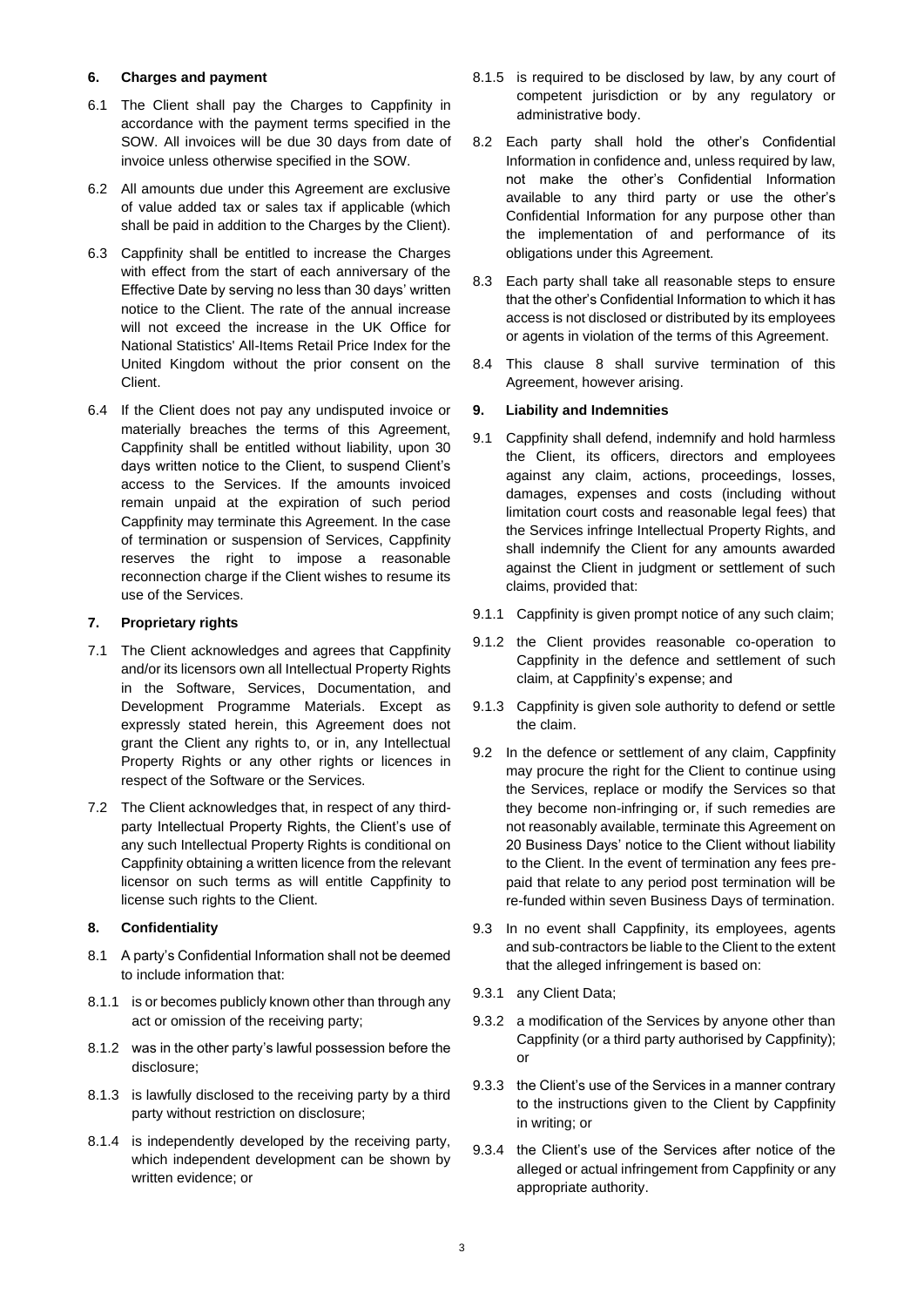9.4 The foregoing and clause [10.4.2](#page-3-0) states the Client's sole and exclusive rights and remedies, and Cappfinity's (including Cappfinity's employees', agents' and sub-contractors') entire obligations and liability, for infringement of any Intellectual Property Rights.

### <span id="page-3-1"></span>**10. Limitation of liability**

- 10.1 This clause [10](#page-3-1) sets out the entire financial liability of Cappfinity (including any liability for the acts or omissions of its employees, agents and subcontractors) to the Client:
- 10.1.1 arising under or in connection with this Agreement;
- 10.1.2 in respect of any use made by the Client of the Services or any part of them; and
- 10.1.3 in respect of any representation, statement or tortious act or omission arising under or in connection with this Agreement.
- <span id="page-3-2"></span>10.2 Nothing in this Agreement excludes or limits the liability of Cappfinity:
- 10.2.1 for death or personal injury caused by Cappfinity's negligence; or
- 10.2.2 for fraud or fraudulent misrepresentation; or
- 10.2.3 in respect of any matter which cannot be limited or excluded by applicable law.
- 10.3 All warranties, representations, conditions and all other terms of any kind whatsoever implied by statute or common law are, to the fullest extent permitted by applicable law, excluded from this Agreement.
- 10.4 Subject to clause [10.2:](#page-3-2)
- 10.4.1 Neither party shall be liable for any indirect, incidental, consequential, special or exemplary damages or lost profit, even if such party has been advised of the possibility of such damages; and
- <span id="page-3-0"></span>10.4.2 each party's total aggregate liability (including in respect of the indemnity at clause [9.1\)](#page-2-1) for any loss or damages resulting from any claims, demands, or actions arising out of or relating to this Agreement shall not exceed the full value for all Charges paid for the services in the 12 months immediately preceding the date on which the claim arose (save in respect of any breach of the DP Policy which shall be limited to the greater of:
	- (a) the full value for all Charges paid for the services in the 12 months immediately preceding the date on which the claim arose; and
	- (b) £1,000,000).

# <span id="page-3-3"></span>**11. Term and termination**

- 11.1 This Agreement shall, unless otherwise terminated as provided in this claus[e 11,](#page-3-3) commence on the Effective Date and shall continue for the Term, unless:
- 11.1.1 Client notifies Cappfinity of its decision to terminate in accordance with the terms of the SOW; or
- 11.1.2 otherwise terminated in accordance with the provisions of this Agreement.
- 11.2 Without limiting its other rights or remedies, each party may terminate this Agreement with immediate effect by giving written notice to the other party if:
- 11.2.1 the other party commits a material breach of this Agreement and (if such a breach is remediable) fails to remedy that breach within 30 days of that party being notified in writing of the breach; or
- 11.2.2 the other party becomes subject to any of the events listed in (a) to (c) below;
	- (a) goes into administration or liquidation;
	- (b) becomes insolvent or has an administrator, receiver or similar officer appointed in respect of all or part of its undertaking (or is the subject of a filling with any court for the appointment of such officer); or
	- (c) makes or attempts to make a compromise with its creditors.
- 11.3 On termination of this Agreement for any reason:
- 11.3.1 all licences granted under this Agreement shall immediately terminate;
- 11.3.2 the Client shall return all Documentation, materials and any deliverables which have not been fully paid for. Until they have been returned, the Client shall be solely responsible for their safe keeping and will only use them for any purpose connected with this Agreement;
- 11.3.3 Cappfinity may destroy any of the Client Data in its possession after giving reasonable notice of its intention to the Client;
- 11.3.4 the Client shall immediately pay to Cappfinity all of Cappfinity's outstanding unpaid and undisputed invoices and interest and, in respect of Services supplied, which are undisputed in writing by Client, but for which no invoice has been submitted, Cappfinity shall submit an invoice, which shall be payable by the Client immediately on receipt;
- 11.3.5 the accrued rights of the parties as at termination, or the continuation after termination of any provision expressly stated to survive or implicitly surviving termination, shall not be affected or prejudiced; and
- 11.3.6 clauses which expressly or by implication have effect after termination shall continue in full force and effect.

# **12. Publicity and advertising**

12.1 Other than as provided herein, either party may otherwise use the name, trade name, logos, trademarks, icons, service marks, or other proprietary identifying symbols of the other party in any press release, public statement, advertising, signage, marketing materials, brochures, or other materials in any medium, to include the internet, with the other party's prior written consent. Any such permitted use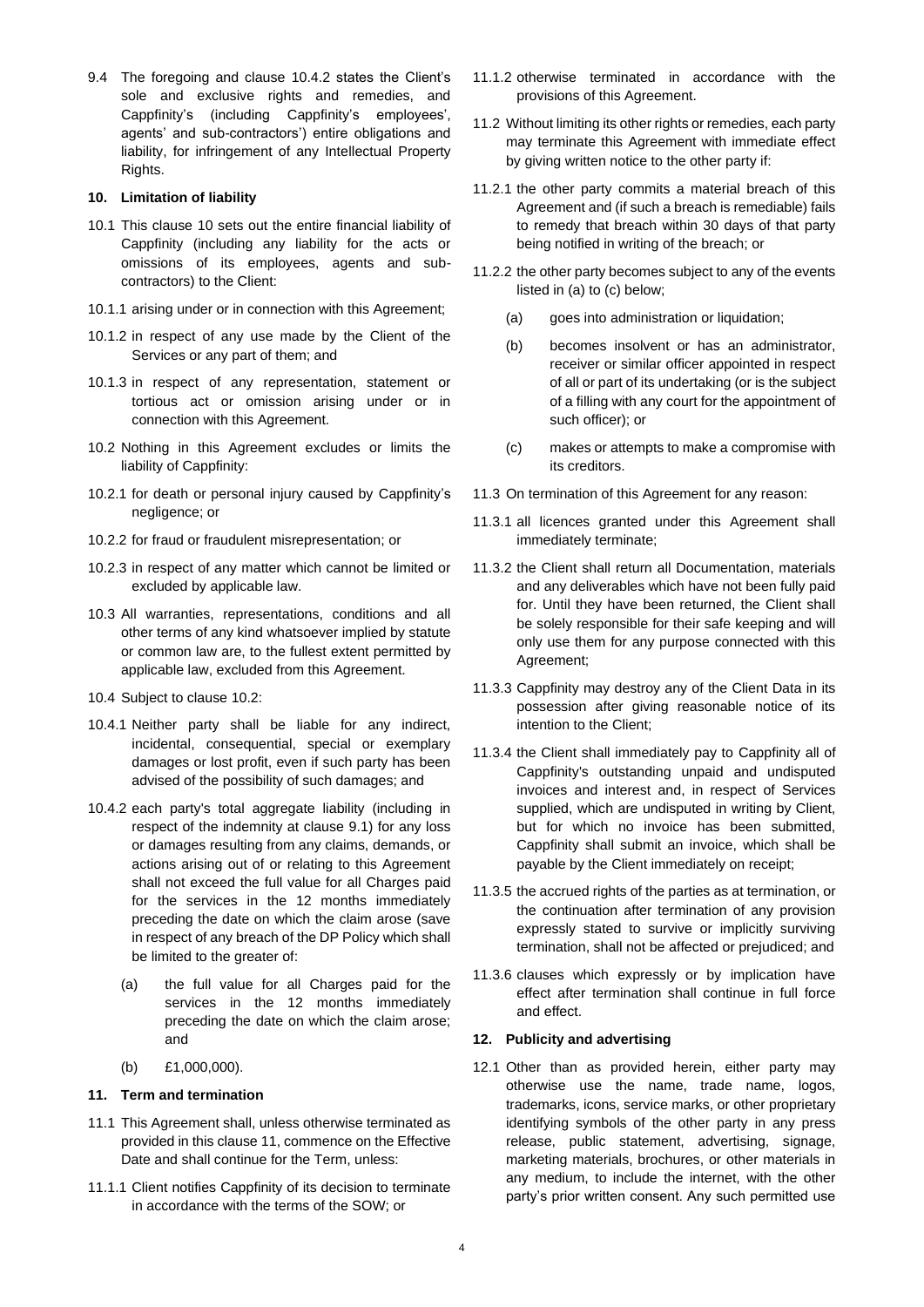shall comply with the guidelines or restrictions provided by the other party. A party may revoke consent at any time for any reason upon written notice to the other party. The foregoing notwithstanding, in the event that either party is required to make a public disclosure in order to comply with legal or regulatory requirements, the disclosing party will provide the other party with reasonable advanced notice of such required disclosure.

# <span id="page-4-0"></span>**13. Force majeure**

Neither party shall be liable in damages for any delay or default in performing hereunder if such delay or default is caused by unforeseeable conditions, but not limited to acts of god, government restrictions (including the denial or cancellation of any export or other necessary licence), wars, insurrections, fire, flood, failure of the internet, failures or delays of suppliers, or unavoidable or uncontrollable natural disasters beyond the reasonable control of the party whose performance is affected (a "**Force Majeure Event**"). Any party claiming a Force Majeure Event as an excuse for non-performance shall have the burden of proving proximate cause, that reasonable steps were taken to minimise the delay and damages caused by events when known, and that the other party was timely notified of the likelihood or actual occurrence which is claimed as grounds for a defence under this clause [13.](#page-4-0) The impacted party shall give written notice of the event to the other party at the earliest possible time. If the delay or failure by a party to perform its obligations due to a Force Majeure Event lasts more than 15 calendar days, either party has the option to immediately terminate that SOW and a refund of all pre-paid fees from the date of the Force Majeure Event.

#### **14. Waiver**

- 14.1 A waiver of any right under this Agreement is only effective if it is in writing and shall not be deemed to be a waiver of any subsequent breach or default. No failure or delay by a party in exercising any right or remedy under this Agreement or by law shall constitute a waiver of that or any other right or remedy, nor preclude or restrict its further exercise. No single or partial exercise of such right or remedy shall preclude or restrict the further exercise of that or any other right or remedy.
- 14.2 Unless specifically provided otherwise, rights arising under this Agreement are cumulative and do not exclude rights provided by law.

#### **15. Severance**

15.1 If a court or any other competent authority finds that any provision of this Agreement (or part of any provision) is invalid, illegal or unenforceable, that provision or part-provision shall, to the extent required, be deemed deleted, and the validity and enforceability of the other provisions of this Agreement shall not be affected.

15.2 If any invalid, unenforceable or illegal provision of this Agreement would be valid, enforceable and legal if some part of it were deleted, the provision shall apply with the minimum modification necessary to make it legal, valid and enforceable.

### **16. Entire agreement**

Except in respect of any fraudulent misrepresentation, this Agreement constitutes the entire understanding between the Parties relating to the subject matter of this Agreement and supersedes all prior or contemporaneous representations, writings, negotiations or understandings, either written or oral, relating to the subject matter of this Agreement. Unless otherwise specified, in the event of any conflict between these Standard Terms and a SOW, these Standard Terms shall prevail. Cappfinity shall be entitled to amend the Support Services Policy, the Specification and the DP Policy from time to time

### **17. Assignment and Subcontracting**

- 17.1 Cappfinity may subcontract any of its obligations under this Agreement but shall remain liable for any subcontracted obligations.
- 17.2 Either party may, upon receipt of written approval from the other party, assign any of its rights under this Agreement, as approved by the other party.
- 17.3 Any attempted assignment without the prior written approval of the other party, is void and without effect. A party's attempt to assign without prior written approval is a material breach of this Agreement.

#### **18. No partnership or agency**

Nothing in this Agreement is intended to, or shall be deemed to, constitute a partnership or joint venture of any kind between any of the parties, nor constitute any party the agent of another party for any purpose. No party shall have authority to act as agent for, or to bind, the other party in any way.

# **19. Third party rights**

A person who is not a party to this Agreement shall not have any rights under or in connection with it. However, nothing is this Agreement is intended to limit the rights of individuals whose personal information is obtained by Cappfinity through the performance of the Services.

### **20. Notices**

- 20.1 References in this Agreement to "in writing" shall be deemed to include email.
- 20.2 Notices shall be in writing and delivered to the other party at its postal or email address in the SOW (or any other address which it provides). All notices must be sent by one of the following methods: (i) by email, (ii) served personally on; or (iii) delivered by recognised overnight national delivery or courier service, charges prepaid, that obtains a signature at delivery and provides package tracking. Notices shall be deemed received upon actual receipt of notice. Either party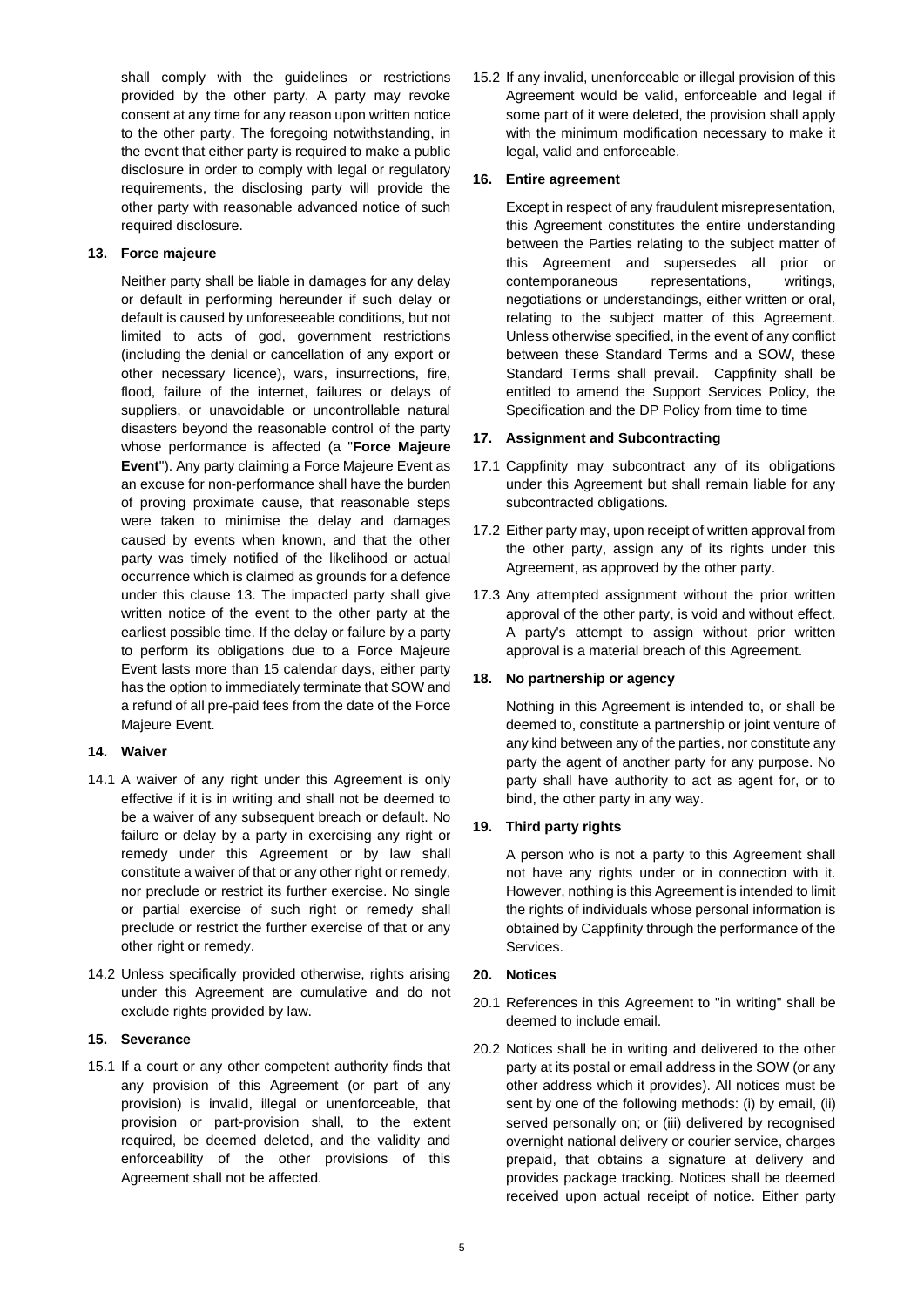may, by written notice as specified herein, designate a different person or address for purposes of receiving notices.

# **21. Variation**

Except as set out in this Agreement, any variation, including the introduction of any additional terms and conditions, to this Agreement, shall only be binding when agreed in writing and signed by both parties.

# **22. Governing law and jurisdiction**

- 22.1 This Agreement and any disputes or claims arising out of or in connection with it or its subject matter or formation (including non-contractual disputes or claims) are governed by, and construed in accordance with, the law of England.
- 22.2 The parties irrevocably agree that the courts of England and Wales have exclusive jurisdiction to settle any dispute or claim that arises out of or in connection with this Agreement or its subject matter or formation (including non-contractual disputes or claims).

# **Exhibit B: Professional Services Terms**

# **1. Client Co-operation**

1.1 Without prejudice to its other obligations under these Standard Terms, the Client shall reasonably cooperate with Cappfinity in all matters relating to the Professional Services.

# **2. Changes**

- 2.1 If for any reason the Client wishes to reduce the level of Professional Services set out in a SOW, then the Client must give Cappfinity 90 days' notice in writing to Cappfinity to that effect. During the notice period Cappfinity will continue to deliver the Services as per the SOW unless otherwise agreed in writing between Client and Cappfinity. Where the Client chooses to exercise its right under this Clause 2.1, Cappfinity shall be entitled to payment of fees for any work done (the amount of such fees to be calculated at Cappfinity's reasonable discretion), for which Cappfinity shall raise an invoice.
- 2.2 If the Client has given written notice in accordance with clause 2.1 and Cappfinity has agreed to vary the Professional Services then in the case of cancellation of any scheduled workshop, webinar, coaching session, assessment, or other similar activity (Cancelled Services), the Client will pay to Cappfinity as a genuine pre-estimate of the loss of profits of Cappfinity the cancellation charges as follows:
- 2.2.1 if the Client provides Cappfinity with 30 days or more written notice, then no cancellation charge is payable by the Client to Cappfinity;
- 2.2.2 if the Client provides Cappfinity between 15 and 30 days' written notice, then Cappfinity will charge the Client for half the price of the Cancelled Services
- 2.2.3 if the Client gives less than 15 days' written notice then Cappfinity will charge the Client for the full price of the Cancelled Services

# **3. Charges and Payment for Services**

- 3.1 If the parties agree to the provision of any additional Services which are not set out in a SOW, the Charges for such additional Services shall be on a time and materials basis and calculated in accordance with the Daily Fee Rate, as set out in the most recent SOW as may be amended in accordance with Clause 6.3. If no Daily Fee Rate is set out in the SOW, then Cappfinity's standard rates for Professional Services then in force will apply.
- 3.2 Cappfinity shall be entitled to charge the Client for expenses incurred by Cappfinity personnel in providing the Services. Travel expenses must comply with the Client's organisational travel policies.

# **Exhibit C: Software Licence**

# **1. Definitions**

"**Scope of Licence**" means the scope of the licence referred to in this Exhibit C, as set out in a SOW; and "**Warranty Period**" has the meaning given in clause [7.1](#page-6-0) of this Exhibit C.

- **2. Licence Grant**
- 2.1 The Client shall have the right to access and use the Software within the Scope of Licence. The Client may cancel this software licence at any time but shall not be entitled to a refund of Charges paid in respect of this software licence (such proportion of the total Charges paid to be determined where necessary by Cappfinity, acting reasonably and at its discretion).
- 2.2 The Client shall not knowingly access, store, distribute or transmit any Viruses, or any material as part of its use of the Services that are illegal, unlawful, defamatory or infringe the rights of any third party and shall ensure that the Client's use of the Software is in accordance with applicable laws and does not infringe any third-party rights.
- 2.3 The Client shall use all reasonable endeavours to prevent any unauthorised access to, or use of, the Software and, in the event of any such unauthorised access or use, promptly notify Cappfinity.